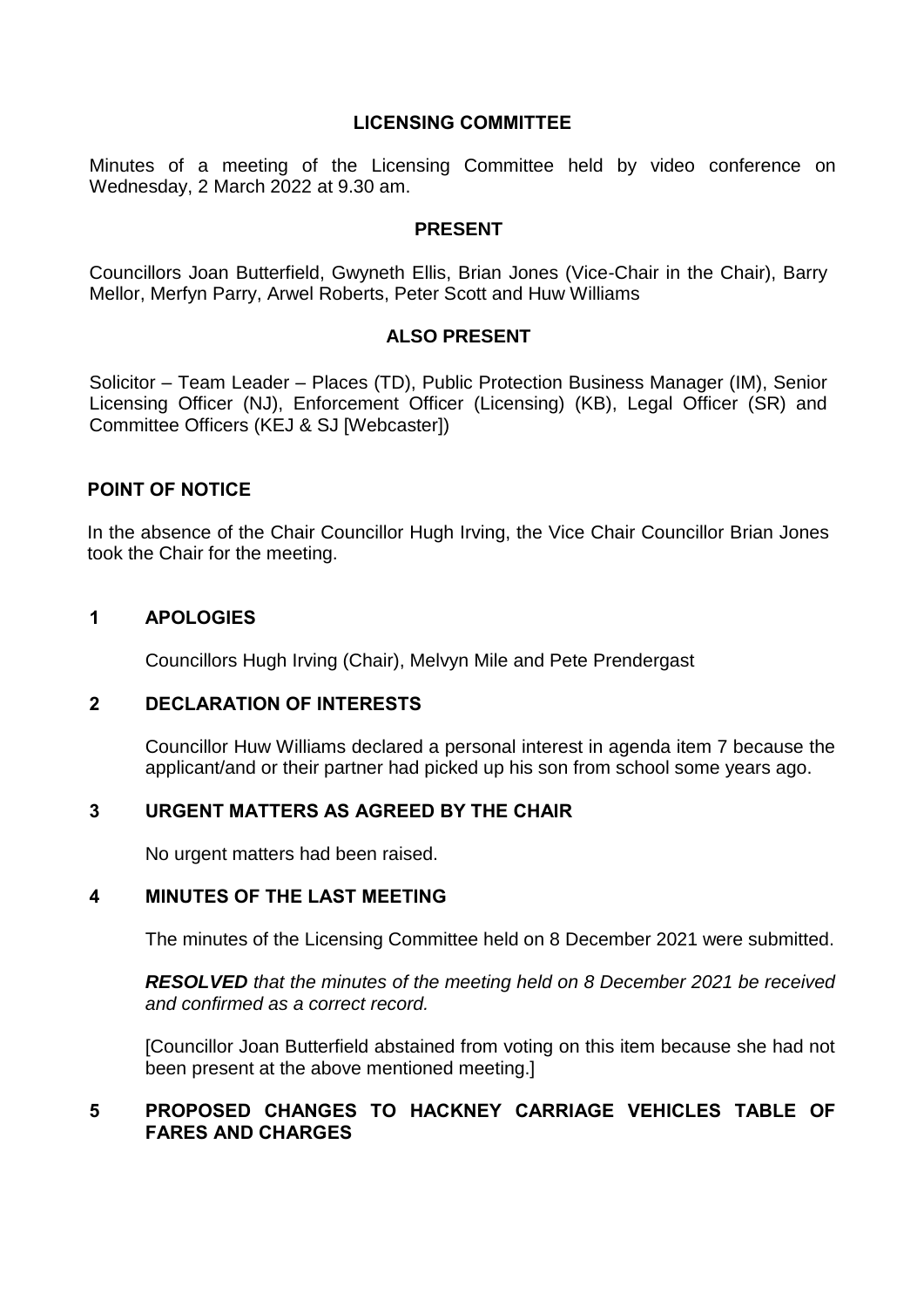The Public Protection Business Manager submitted a report (previously circulated) seeking members' review of the current tariff charges for hackney carriage vehicles (taxis). The table of fares had last been amended in 2018.

Following a request by a number of licensed drivers to review the current tariff charges officers had evaluated two proposals put forward by licensed drivers together with a supplement to proposal 2 which had been set out in the report alongside the current tariff for comparison and transparency. Reference had also been made to the authority's current position within the "league table" of taxi fares in comparison with the proposal which amounted to a 7% increase in charges for a two mile journey. Conwy County Borough Council had recently reviewed their tariff charges which were broadly in line with the proposal put forward. Details of the decision making process including public consultation on the preferred tariff had been provided, with any objections received being referred back to the Committee.

Members discussed the report and expressed general support for proposal 2 together with the supplement given the cost increases incurred by the taxi trade in terms of fuel and vehicle maintenance, and to ensure that taxi firms remained cost effective and viable in the current climate. It was also considered that the supplement would encourage sufficient drivers to meet customer demand during the weekend. However, members also recognised the impact on taxi users in the current financial climate and supported the consultation on the proposed increase in tariff charges to gauge the views of the public and wider taxi trade prior to a final decision being made. It was noted that the table of charges set by the Council was the maximum permitted and a lesser fee could be agreed with the customer. Finally mention was made to the need to look to the use of electric vehicles going forward once the infrastructure was in place and the Chair was confident that ambition would be further progressed during the next Council term.

### *RESOLVED that members –*

- *(a) authorise officers to proceed with consultation on proposal 2 at paragraph 4.2 of the report together with the supplement at paragraph 4.3 of the report;*
- *(b) instruct officers to prepare a report for the next Licensing Committee in the event any objections are received in response to the consultation;*
- *(c) instruct officers to publish the requisite public notice if no objections to the consultation are received and implement the tariff after the statutory timeframe if no further objections are submitted thereafter, and*
- *(d) instruct officers to prepare a report for the next Licensing Committee if any objections are received following the statutory notice.*

### **6 LICENSING COMMITTEE FORWARD WORK PROGRAMME 2022**

The Senior Licensing Officer submitted a report (previously circulated) on the priorities of the Licensing Section together with an update on rescheduled items and the proposed revised forward work programme for 2022.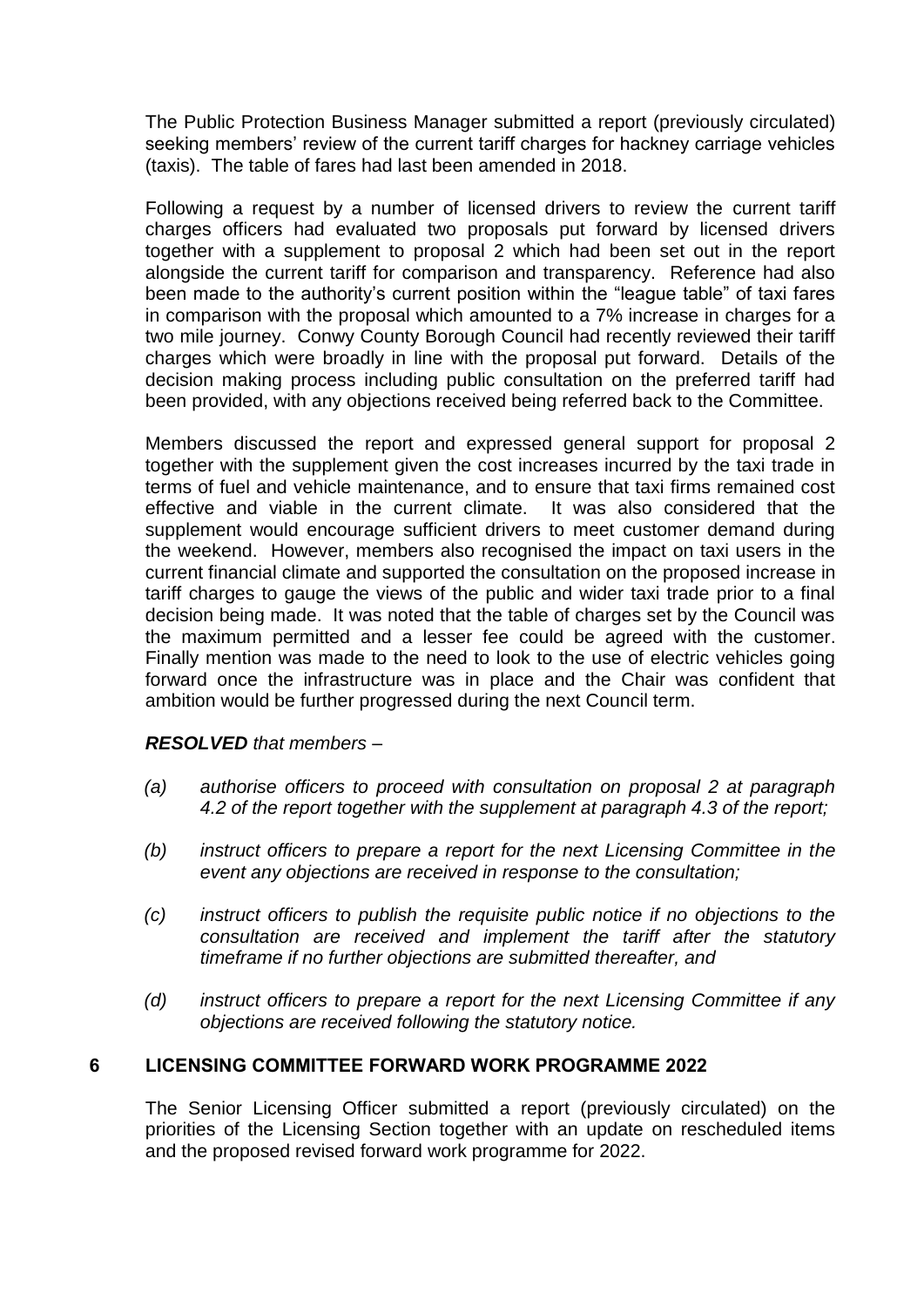The priorities of the Licensing Section reflected the duty placed on the authority in relation to its responsibilities for the licensing function and the effective regulation, control and enforcement of licensees together with the authority's commitment to safer communities and the development of the economy. Due to unforeseen priorities the previously approved forward work programme had been amended with items rescheduled and a revised work programme presented for consideration.

An update was provided to members on those items due to be brought forward to the Committee's March meeting which covered the following –

- Review of Hackney Carriage/Private Hire Statement of Licensing Policy
- Review of Statement of Principles Gambling Act 2005
- Review of Street Trading Policy
- Statement of Licensing Policy Licensing Act 2003
- Review of Fees and Charges

Members noted the update and proposed revisions to the forward work programme which would be taken forward in the new Council term.

### *RESOLVED that –*

- *(a) the contents of the report be noted, and*
- *(b) the revised forward work programme for 2022 as detailed in the appendix to the report be approved.*

### **EXCLUSION OF PRESS AND PUBLIC**

*RESOLVED that under Section 100A of the Local Government Act 1972, the Press and Public be excluded from the meeting for the following items of business on the grounds that it would involve the likely disclosure of exempt information as defined in Paragraph 12 of Part 4 of Schedule 12A of the Act.*

[At this juncture (10.05 am) the meeting adjourned for a short break.]

### **7 APPLICATION FOR A LICENCE TO DRIVE HACKNEY CARRIAGE AND PRIVATE HIRE VEHICLES - APPLICANT NO. 557452**

A confidential report by the Head of Planning, Public Protection and Countryside Services (previously circulated) was submitted upon –

- (i) an application having been received from Applicant No. 557452 for a licence to drive hackney carriage and private hire vehicles;
- (ii) officers having referred the application to the Licensing Committee for determination given the particular circumstances of the case;
- (iii) the Applicant's licence to drive hackney carriage and private hire vehicles having been revoked in May 2021 following an accumulation of motoring convictions for speeding (covering the period February 2018 to September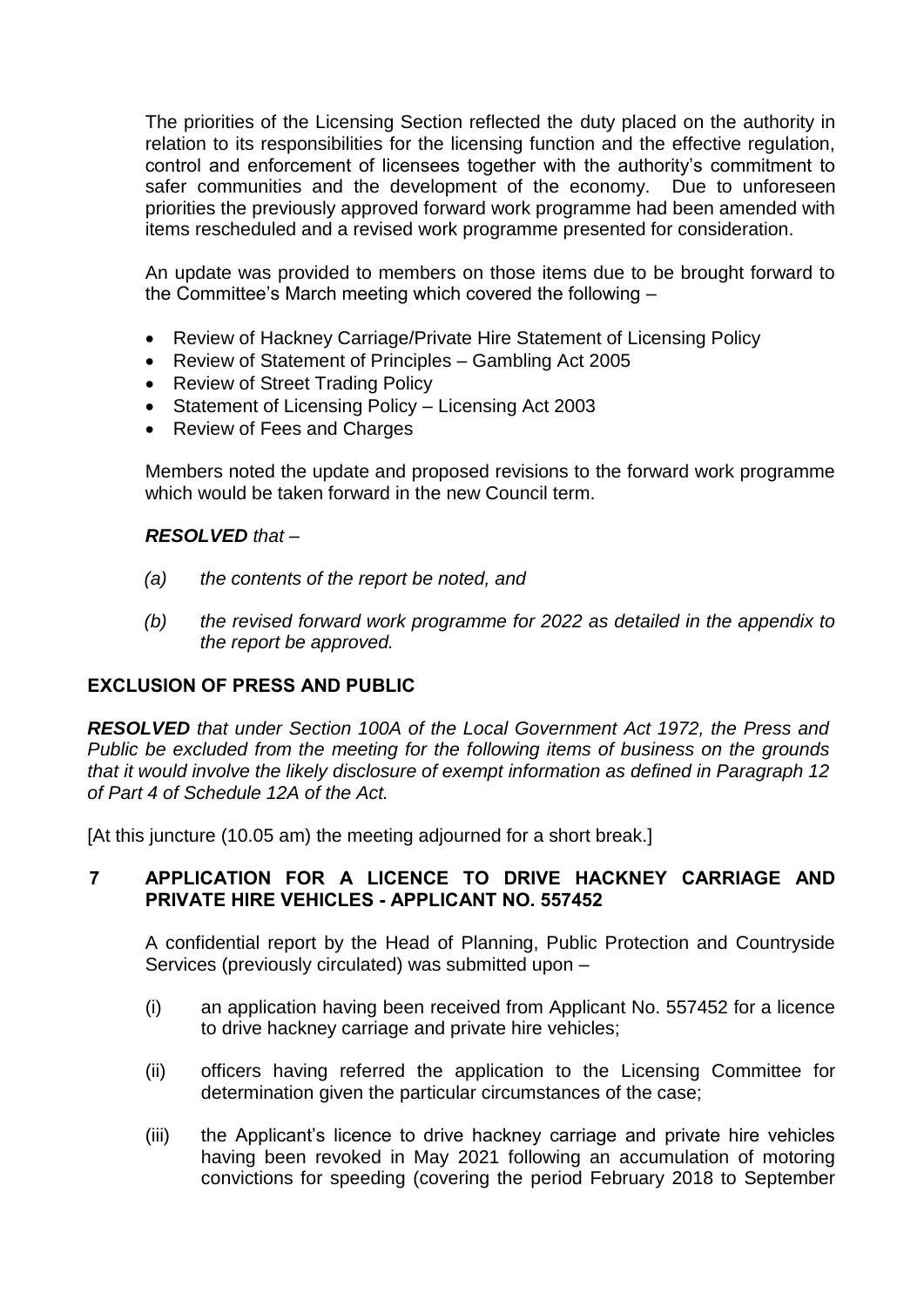2020) and resultant disqualification from driving for a period of six months under the totting up procedures (TT99);

- (iv) further information concerning the case including the application together with the report documenting the disqualification and character references submitted by the Applicant and circulated as a supplement to the agenda;
- (v) officers having not yet completed all other necessary checks associated with the licensed driver application;
- (vi) the Council's policy with regard to the suitability of applicants, and
- (vii) the Applicant having been invited to attend the meeting in support of their application and to answer members' questions thereon.

The Applicant confirmed they had received the report and committee procedures.

The Public Protection Business Manager submitted the report and facts of the case.

The Applicant explained that the speeding convictions had been obtained whilst driving a motorbike and in light of those convictions they had given up that hobby and sold the motorbike. The Applicant expressed remorse over the speeding offences and provided assurances regarding their driving conduct. The Applicant added that they had previously held a hackney carriage and private hire vehicle licence for fifteen years with no problems and had operated their own business over the last eight years without issue. In responding to members' questions the Applicant confirmed that all speeding offences had occurred when driving a motorbike and that no speeding offences had occurred when driving a taxi, adding that their driving conduct in a taxi had always been exemplary. In a final statement the Applicant apologised for their actions and thanked members for their consideration of the application.

The Committee adjourned to consider the application and it was –

*RESOLVED that, subject to all other necessary checks associated with a licensed driver application being satisfactory, the application for a hackney carriage and private hire vehicle driver's licence from Applicant No. 557452 be granted.*

Members had carefully considered the particular circumstances of the case as set out in the report together with the Applicant's submissions, response to questions, and character references provided. Members had also considered the relevant sections of the Council's Statement of Policy regarding the suitability of applicants and licensees in the hackney carriage and private hire trades.

In particular the Committee had considered section 4.22 of the policy which provided that where a person had more than one conviction, this would raise serious questions about their safety and suitability, and that once a pattern or trend of repeated offending was apparent, a licence would not be granted or renewed. In this case the pattern of offending behaviour related to a series of speeding convictions obtained by the Applicant which had resulted in a disqualification from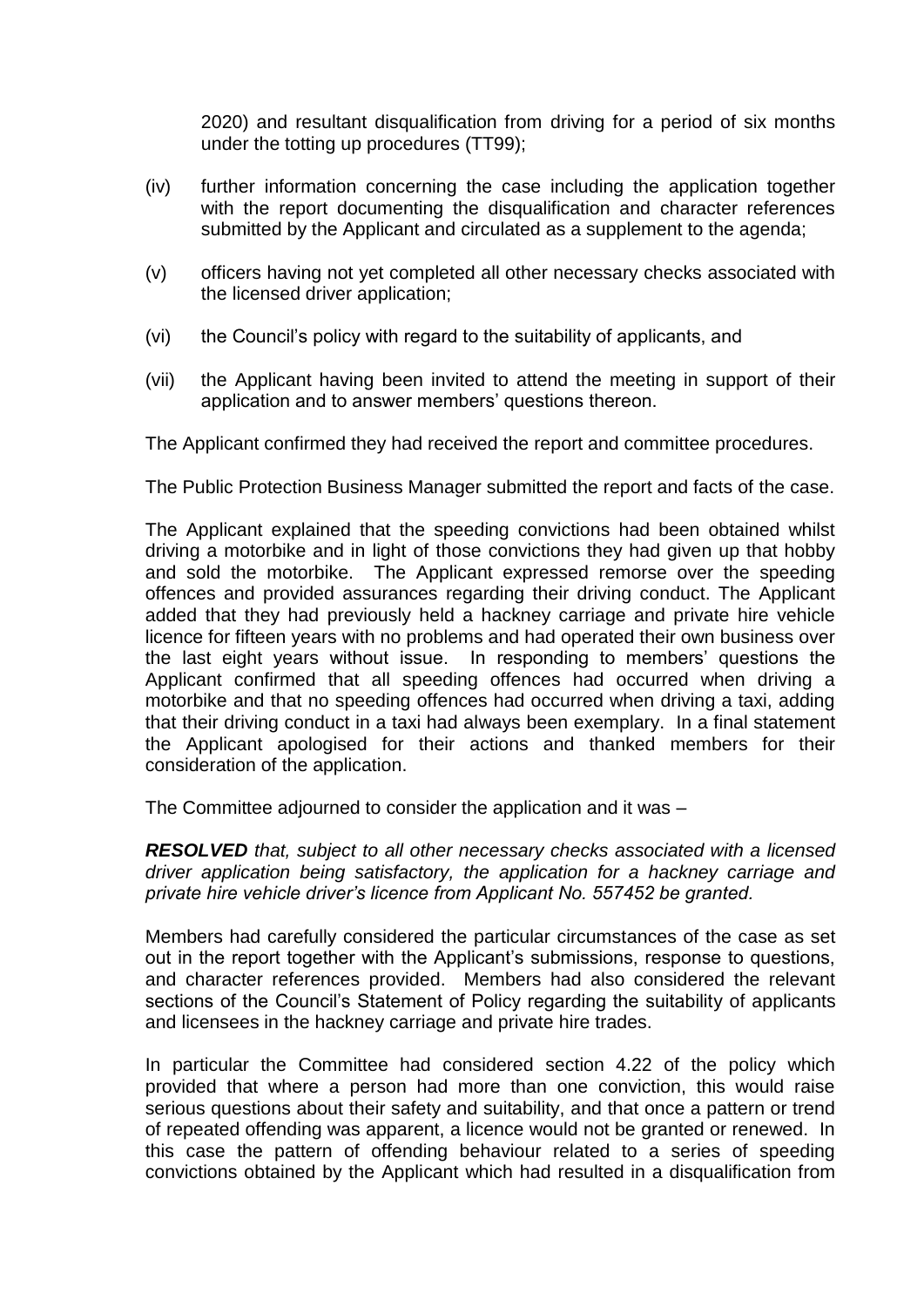driving for six months under the totting up procedure. In this regard the Committee accepted the Applicant's account that the speeding convictions had been obtained solely whilst driving a motorbike through leisure pursuits and not in connection with the Applicant's business or in a professional capacity as a licensed driver.

Given the above policy provision, the Committee then considered section 3.19 of the same policy that provided a policy provision should only be departed from in exceptional circumstances and for justifiable reasons.

Members had found the Applicant to be credible and genuine in their address to the Committee and in response to questions, and having accepted the Applicant's account of the offending behaviour, and having taken into account the Applicant's previously clean record as a licensed driver and the character references provided, the Committee was satisfied that the Applicant was a fit and proper person to hold a licence. The Committee concluded therefore that there were exceptional circumstances and justifiable reasons, namely that the speeding convictions obtained by the Applicant had been purely in relation to motorcycling and not in connection with their business or whilst driving in their capacity as a licensed driver, under section 3.19 of the policy to make a departure from the provision in section 4.22 and grant the application.

The Committee's decision and reasons therefore were conveyed to the Applicant.

### **8 APPLICATION FOR A LICENCE TO DRIVE HACKNEY CARRIAGE AND PRIVATE HIRE VEHICLES - APPLICANT NO. 554278**

A confidential report by the Head of Planning, Public Protection and Countryside Services had been submitted (previously circulated) seeking determination of an application to drive hackney carriage and private hire vehicles from Applicant No. 554278. Officers had been advised that morning by the Applicant's representative that the Applicant had been hospitalised and therefore unable to attend the meeting. It was not clear whether the Applicant wished to pursue the application. Consequently the Applicant's representative had requested an adjournment in this case in order to ascertain the Applicant's intentions with regard to the application.

The Legal Adviser set out the options available to the Committee to either adjourn the matter to another occasion, or proceed with determining the application in the absence of the Applicant. Given the circumstances in this case and in the interests of fairness, the legal advice was that members grant an adjournment.

Having considered the adjournment request together with the legal advice provided, and having been put to the vote, it was subsequently –

*RESOLVED that consideration of the application for a licence to drive hackney carriage and private hire vehicles from Applicant No. 554278 be deferred to the next scheduled meeting of the Licensing Committee.*

Prior to bringing the meeting to a close, and in the absence of the Chair of the Licensing Committee Councillor Hugh Irving and on his behalf, the Vice Chair Councillor Brian Jones thanked members for their hard work and service on the